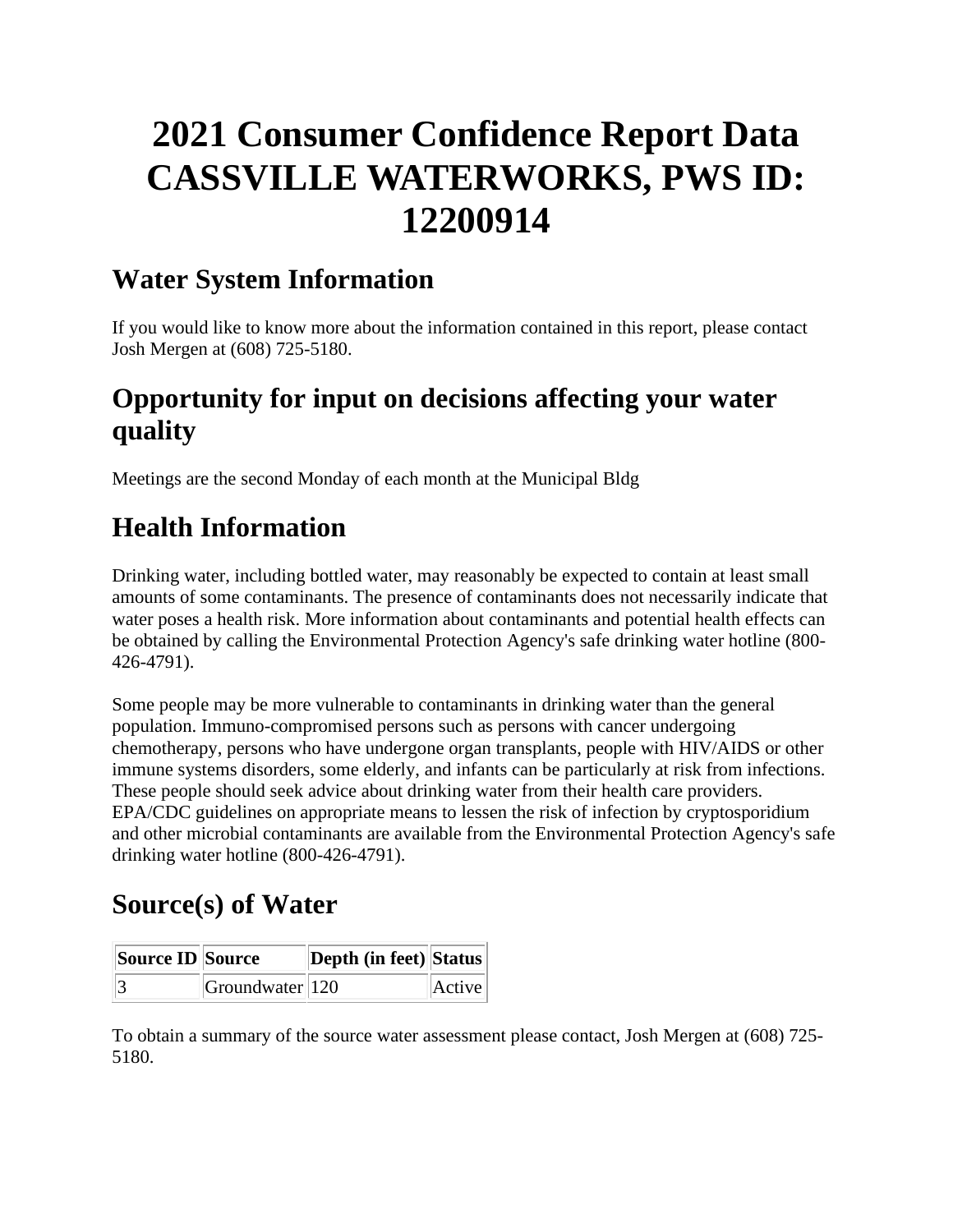## **Educational Information**

The sources of drinking water, both tap water and bottled water, include rivers, lakes, streams, ponds, reservoirs, springs and wells. As water travels over the surface of the land or through the ground, it dissolves naturally occurring minerals and, in some cases, radioactive material, and can pick up substances resulting from the presence of animals or from human activity.

Contaminants that may be present in source water include:

- Microbial contaminants, such as viruses and bacteria, which may come from sewage treatment plants, septic systems, agricultural livestock operations and wildlife.
- Inorganic contaminants, such as salts and metals, which can be naturally-occurring or result from urban stormwater runoff, industrial or domestic wastewater discharges, oil and gas production, mining or farming.
- Pesticides and herbicides, which may come from a variety of sources such as agriculture, urban stormwater runoff and residential uses.
- Organic chemical contaminants, including synthetic and volatile organic chemicals, which are by-products of industrial processes and petroleum production, and can also come from gas stations, urban stormwater runoff and septic systems.
- Radioactive contaminants, which can be naturally occurring or be the result of oil and gas production and mining activities.

In order to ensure that tap water is safe to drink, EPA prescribes regulations that limit the amount of certain contaminants in water provided by public water systems. FDA regulations establish limits for contaminants in bottled water, which shall provide the same protection for public health.

# **Definitions**

| <b>Term</b>           | <b>Definition</b>                                                                                                                                                                                                                                                                   |
|-----------------------|-------------------------------------------------------------------------------------------------------------------------------------------------------------------------------------------------------------------------------------------------------------------------------------|
| AL                    | Action Level: The concentration of a contaminant which, if exceeded, triggers<br>treatment or other requirements which a water system must follow.                                                                                                                                  |
| <b>HAL</b>            | Health Advisory Level: The concentration of a contaminant which, if exceeded,<br>poses a health risk and may require a system to post a public notice.                                                                                                                              |
| Level 1<br>Assessment | A Level 1 assessment is a study of the water system to identify potential<br>problems and determine, if possible, why total coliform bacteria have been found<br>in our water system.                                                                                               |
| Level 2<br>Assessment | A Level 2 assessment is a very detailed study of the water system to identify<br>potential problems and determine, if possible, why an E. coli MCL violation has<br>occurred or why total coliform bacteria have been found in our water system, or<br>both, on multiple occasions. |
| <b>MCL</b>            | Maximum Contaminant Level: The highest level of a contaminant that is allowed<br>in drinking water. MCLs are set as close to the MCLGs as feasible using the best<br>available treatment technology.                                                                                |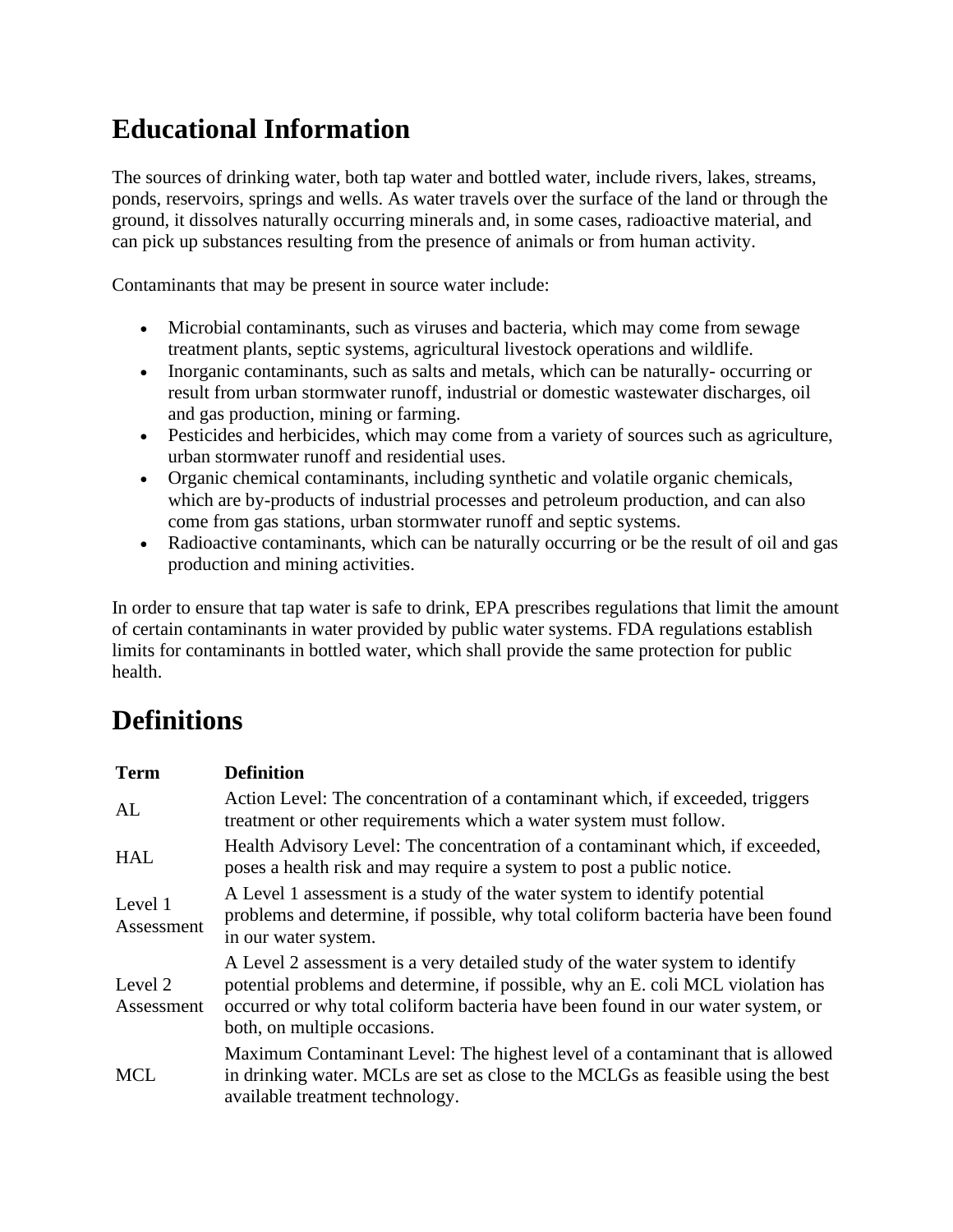| <b>Term</b>  | <b>Definition</b>                                                                                                                                                                                                                                         |
|--------------|-----------------------------------------------------------------------------------------------------------------------------------------------------------------------------------------------------------------------------------------------------------|
| <b>MCLG</b>  | Maximum Contaminant Level Goal: The level of a contaminant in drinking water<br>below which there is no known or expected risk to health. MCLGs allow for a<br>margin of safety.                                                                          |
| <b>MFL</b>   | million fibers per liter                                                                                                                                                                                                                                  |
| <b>MRDL</b>  | Maximum residual disinfectant level: The highest level of a disinfectant allowed<br>in drinking water. There is convincing evidence that addition of a disinfectant is<br>necessary for control of microbial contaminants.                                |
| <b>MRDLG</b> | Maximum residual disinfectant level goal: The level of a drinking water<br>disinfectant below which there is no known or expected risk to health. MRDLGs<br>do not reflect the benefits of the use of disinfectants to control microbial<br>contaminants. |
| mrem/year    | millirems per year (a measure of radiation absorbed by the body)                                                                                                                                                                                          |
| <b>NTU</b>   | Nephelometric Turbidity Units                                                                                                                                                                                                                             |
| pCi/1        | picocuries per liter (a measure of radioactivity)                                                                                                                                                                                                         |
| ppm          | parts per million, or milligrams per liter (mg/l)                                                                                                                                                                                                         |
| ppb          | parts per billion, or micrograms per liter (ug/l)                                                                                                                                                                                                         |
| ppt          | parts per trillion, or nanograms per liter                                                                                                                                                                                                                |
| ppq          | parts per quadrillion, or picograms per liter                                                                                                                                                                                                             |
| <b>SMCL</b>  | Secondary drinking water standards or Secondary Maximum Contaminant Levels<br>for contaminants that affect taste, odor, or appearance of the drinking water. The<br>SMCLs do not represent health standards.                                              |
| <b>TCR</b>   | <b>Total Coliform Rule</b>                                                                                                                                                                                                                                |
| <b>TT</b>    | Treatment Technique: A required process intended to reduce the level of a<br>contaminant in drinking water.                                                                                                                                               |

## **Detected Contaminants**

Your water was tested for many contaminants last year. We are allowed to monitor for some contaminants less frequently than once a year. The following tables list only those contaminants which were detected in your water. If a contaminant was detected last year, it will appear in the following tables without a sample date. If the contaminant was not monitored last year, but was detected within the last 5 years, it will appear in the tables below along with the sample date.

#### **Disinfection Byproducts**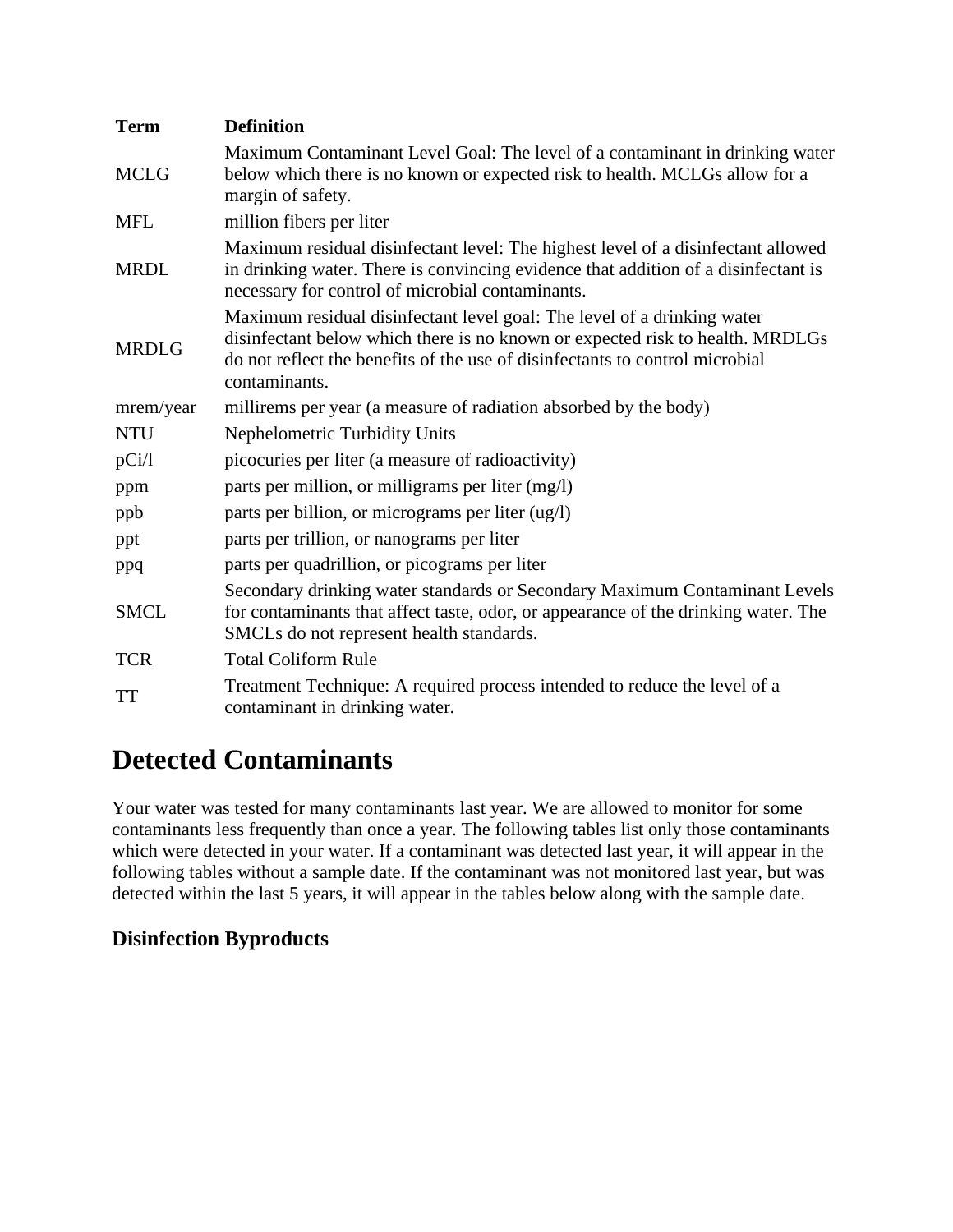| <b>Contaminant</b><br>$l$ (units) | <b>Site</b> | $\sqrt{\text{MCL}}$ MCLG $\sqrt{\text{Eovel}}$ |      | Range | <b>Sample</b><br>Date (if<br>prior to<br>$ 2021\rangle$ |                        | Violation Typical Source                        |
|-----------------------------------|-------------|------------------------------------------------|------|-------|---------------------------------------------------------|------------------------|-------------------------------------------------|
| $HAAS$ (ppb)                      | CO22 60     | 60                                             | 25   | 25    |                                                         | $\overline{\text{No}}$ | By-product of<br>drinking water<br>chlorination |
| <b>TTHM</b> (ppb)                 | CO22 80     | $\overline{0}$                                 | 20.9 | 20.9  |                                                         | $\overline{\text{No}}$ | By-product of<br>drinking water<br>chlorination |

#### **Inorganic Contaminants**

| <b>Contaminant</b><br>(units)        |                | Site MCL MCLG | <b>Level</b><br>Found | <b>Range</b> | <b>Sample</b><br>Date (if<br>prior to<br>2021) | <b>Violation</b>       | <b>Typical Source of</b><br><b>Contaminant</b>                                                                                              |
|--------------------------------------|----------------|---------------|-----------------------|--------------|------------------------------------------------|------------------------|---------------------------------------------------------------------------------------------------------------------------------------------|
| <b>ARSENIC</b><br>(ppb)              | 10             | n/a           | 1                     | 1            | 4/1/2020                                       | No                     | Erosion of natural<br>deposits; Runoff<br>from orchards;<br>Runoff from glass<br>and electronics<br>production wastes                       |
| <b>BARIUM</b><br>(ppm)               | $\overline{c}$ | 2             | 0.095                 | 0.095        | 4/1/2020                                       | No                     | Discharge of drilling<br>wastes; Discharge<br>from metal<br>refineries; Erosion of<br>natural deposits                                      |
| <b>FLUORIDE</b><br>(ppm)             | $\vert 4$      | 4             | 0.8                   | 0.8          | 4/1/2020                                       | No                     | Erosion of natural<br>deposits; Water<br>additive which<br>promotes strong<br>teeth; Discharge<br>from fertilizer and<br>aluminum factories |
| <b>NITRATE</b><br>$(N03-N)$<br>(ppm) | 10             | 10            | 1.71                  | 1.71         |                                                | No                     | <b>Runoff</b> from<br>fertilizer use;<br>Leaching from septic<br>tanks, sewage;<br>Erosion of natural<br>deposits                           |
| <b>SODIUM</b><br>(ppm)               | n/a            | n/a           | 15.70                 | 15.70        | 4/1/2020                                       | $\overline{\text{No}}$ | n/a                                                                                                                                         |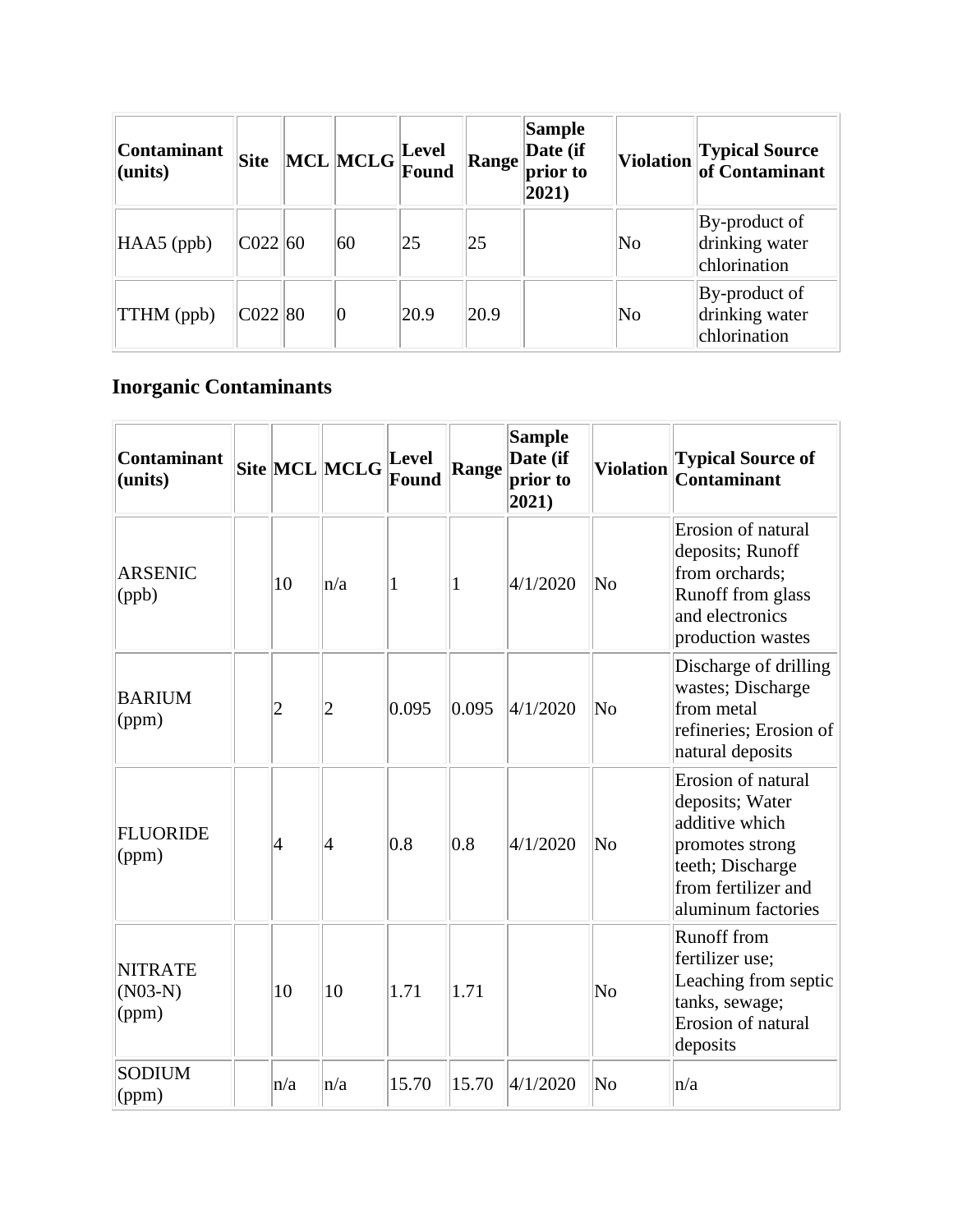| <b>Contaminant</b> Action<br>(units) | Level          | MCLG        | 90th<br>Percentile # of<br>Level<br><b>Found</b> | <b>Results</b>                                                   | <b>Sample</b><br>Date (if<br>prior to<br>2021) | <b>Violation</b>    | <b>Typical Source</b><br>of Contaminant                                                                                        |
|--------------------------------------|----------------|-------------|--------------------------------------------------|------------------------------------------------------------------|------------------------------------------------|---------------------|--------------------------------------------------------------------------------------------------------------------------------|
| <b>COPPER</b><br>(ppm)               | $AL=1.3$   1.3 |             | 0.2070                                           | $0$ of 10<br>results<br>were<br>above<br>the<br>action<br>level. | 9/14/2020                                      | $\overline{\rm No}$ | Corrosion of<br>household<br>plumbing<br>systems; Erosion<br>of natural<br>deposits;<br>Leaching from<br>wood<br>preservatives |
| $LEAD$ (ppb)                         | $AL=15$        | $ 0\rangle$ | 3.24                                             | 1 of 10<br>results<br>were<br>above<br>the<br>action<br>level.   | 9/16/2020                                      | $\overline{\rm No}$ | Corrosion of<br>household<br>plumbing<br>systems; Erosion<br>of natural<br>deposits                                            |

#### **Radioactive Contaminants**

| <b>Contaminant</b><br>$l$ (units)                          |         | $\  \text{Site} \ \text{MCL}\  \text{MCLG}\ _{\text{m}}^{\text{Level}}.$ | <b>Found</b> | <b>Range</b> | Sample<br>Date (if<br>prior to<br>$ 2021\rangle$ |    | Violation Typical Source       |
|------------------------------------------------------------|---------|--------------------------------------------------------------------------|--------------|--------------|--------------------------------------------------|----|--------------------------------|
| RADIUM, (226)<br>$+ 228$ ) (pCi/l)                         | 5       | 0                                                                        | 1.4          | 1.4          | 4/1/2020                                         | No | Erosion of<br>natural deposits |
| <b>GROSS</b><br>ALPHA, INCL.<br>$R \& U(n/a)$              | $\ln/a$ | n/a                                                                      | 1.2          | 1.2          | 4/1/2020                                         | No | Erosion of<br>natural deposits |
| <b>COMBINED</b><br><b>URANIUM</b><br>$\log$ <sup>1</sup> ) | 30      | $\overline{0}$                                                           | 0.7          | 0.7          | 4/1/2020                                         | No | Erosion of<br>natural deposits |

#### **Contaminants with a Health Advisory Level or a Secondary Maximum Contaminant Level**

The following tables list contaminants which were detected in your water and that have either a Health Advisory Level (HAL) or a Secondary Maximum Contaminant Level (SMCL), or both.